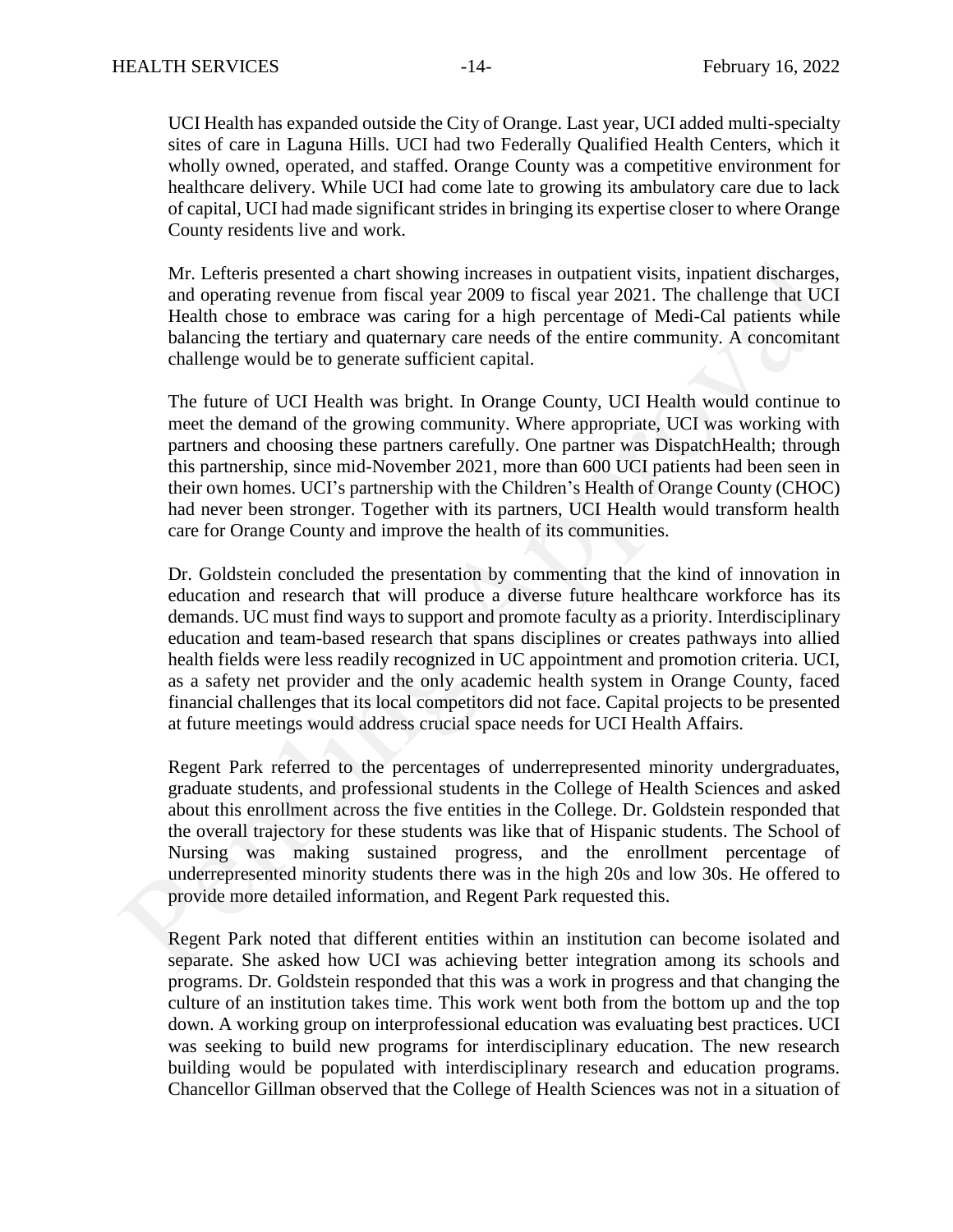being built out and then having to figure out how to remove divisions between different entities. When UCI undertook this process, it had some health sciences programs in a developmental stage, not fully built out. UCI took advantage of the College of Health Sciences structure to build within an interdisciplinary and integrated culture and recruited leadership who wanted to work in this culture.

Regent Park asked about the interactions between the schools of engineering and medicine, and what this might yield. Dr. Goldstein explained that surgeons might work with engineers on better devices, such as valves, for insertion in patients. Nurses might work with engineers on better ways to move patients, while pharmacists would be interested in new ways to deliver medication and primary care providers would be interested in ways to monitor patients at a distance in real time.

Regent Park commented that UCI should also strive for diversity in its engineering and computer science programs. She then referred to information included in the background materials about UCI research on schizophrenia which found that too much of a certain amino acid in utero can cause schizophrenia in mice and might do so in humans. She suggested that there be a report on this at a future meeting. Dr. Goldstein briefly underscored UCI's commitment to research and treatment in the field of mental health.

President Drake congratulated the campus on the impressive developments of UCI Health Affairs, including the increasing diversity in the College of Health Sciences. He hoped that the trajectory of diversity would continue. Dr. Goldstein responded that, until three years ago, when the School of Medicine launched the Leadership Education to Advance Diversity – African, Black and Caribbean (LEAD-ABC) program, there were one to two African American students in each class. In the three years since this program began, there have been 12, 12, and 13 African American students in the classes of 114 students. This was following a history of having from zero to one or two African American students in any one year.

Regent Leib asked about UCI Health's competitors in Orange County and about UCI's competitive advantage. Mr. Lefteris responded that UCI was surrounded by outstanding healthcare providers but was the only academic medical center. With that status comes the opportunity to offer services that no other institution can.

Committee Chair Pérez asked if UCI Health was top rated in Orange County. Mr. Lefteris responded that this was the case in some rankings. UCI differentiated itself by offering programs and depth of clinical services that other outstanding health systems could not provide. This was accomplished through strategic recruitments in the faculty practice.

Committee Chair Pérez observed that UCI's positive outcomes were based on a much more heterogeneous patient population than that of other top providers in Orange County. UCI patients reflected the economic diversity of the county and a broader cross-section of the population. UCI was achieving positive outcomes regardless of a patient's economic circumstances and complicating health factors. Dr. Goldstein added that UCI Health was designated as the lead provider in the region for certain services—the only National Cancer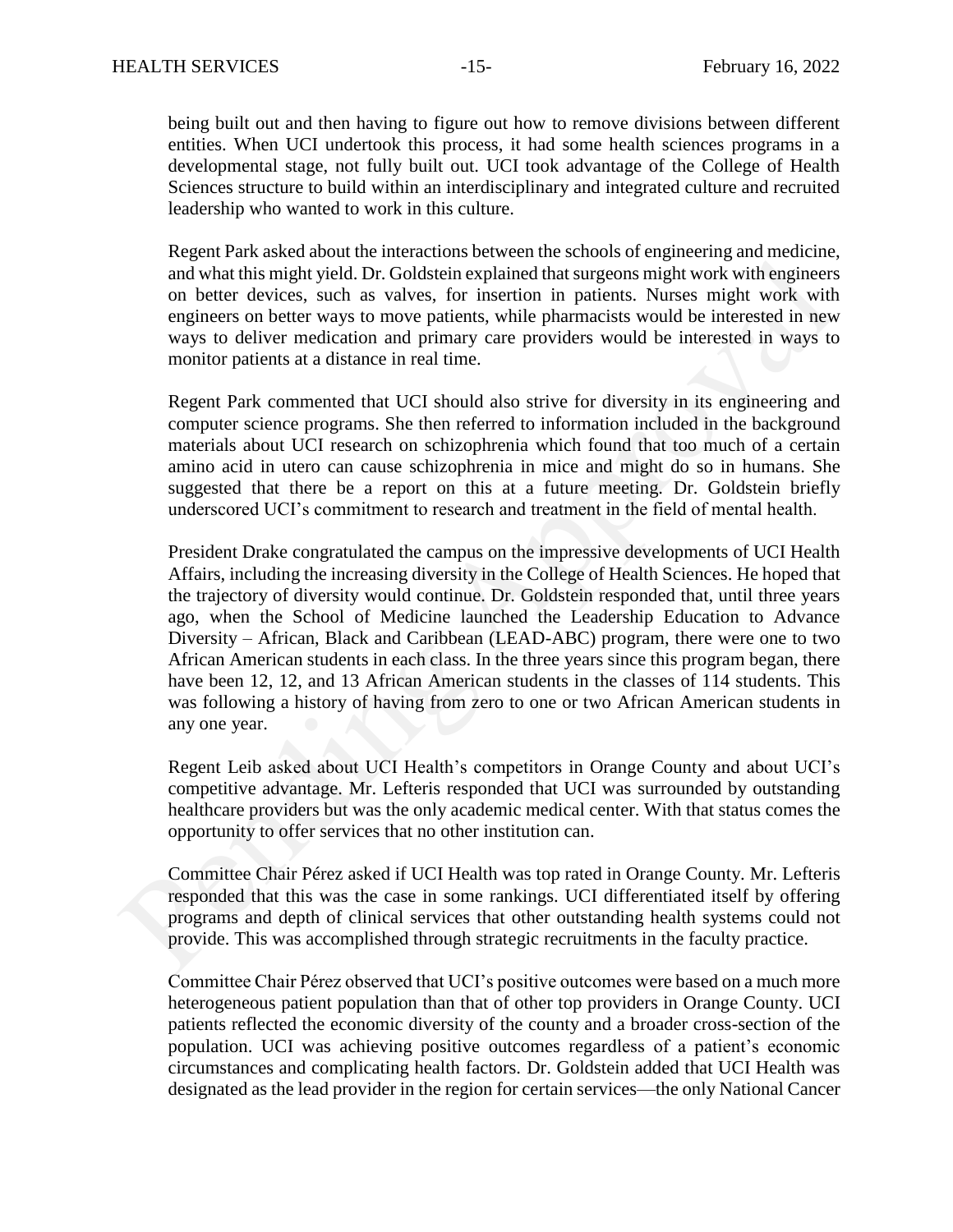Institute–designated comprehensive cancer center in Orange County and the regional Burn Center.

Regent Leib referred to a map that had been shown with UCI Health locations. There appeared to be some gaps in Orange County, and he asked about expansion to those areas. Mr. Lefteris responded that UCI had been regularly opening new sites, and this would continue. UCI had plans to move elsewhere in the county and was being strategic about locations.

Regent-designate Blas Pedral asked if any philanthropic funds would be used for student scholarships, paid internships, or other similar opportunities. Dr. Goldstein responded in the affirmative. Many gifts would be endowments that could be applied to scholarships, while others would be directly focused on scholarships.

Regent-designate Blas Pedral asked if there were discussions about use of the Medical College Admission Test (MCAT) in admissions, given the Regents' action to cease using the SAT for undergraduate admissions. Dr. Goldstein responded that the MCAT was being evaluated. Executive Vice President Byington added that there was discussion about whether UC would continue to use the MCAT. Some other standardized tests used by the medical schools had moved to a pass-fail basis. This was still under discussion.

Regent-designate Blas Pedral asked about the enrollment of underrepresented minorities in graduate programs in the College of Health Sciences, broken down by school or study area. Dr. Goldstein responded that he would provide this information. Committee Chair Pérez asked that these figures be provided to the Secretary and Chief of Staff for other Committee members as well.

Advisory member Ramamoorthy stated that, among the many exciting strategic priorities of UCI Health Affairs, one should be to ensure that UCI is a great place to work. Ideas about improving the situation and environment for healthcare workers should be built into the plan. Dr. Goldstein expressed pride in how Mr. Lefteris had managed and supported the UCI healthcare workforce. Mr. Lefteris added that UCI had a set of strategies for recruitment and retention of healthcare workers. This was an ongoing effort.

## 5. **ANNUAL REPORT ON STUDENT HEALTH AND COUNSELING CENTERS AND THE UC STUDENT HEALTH INSURANCE PLAN**

[Background material was provided to the Committee in advance of the meeting, and a copy is on file in the Office of the Secretary and Chief of Staff.]

Chief Medical Officer Brad Buchman began the presentation with COVID-19 vaccination data for UC students in UC's electronic health records. The high vaccination rates in fall 2021 as the campuses reopened were a remarkable achievement and resulted from the work of the administration in drafting a policy and the work of the student health centers in ensuring that students were vaccinated.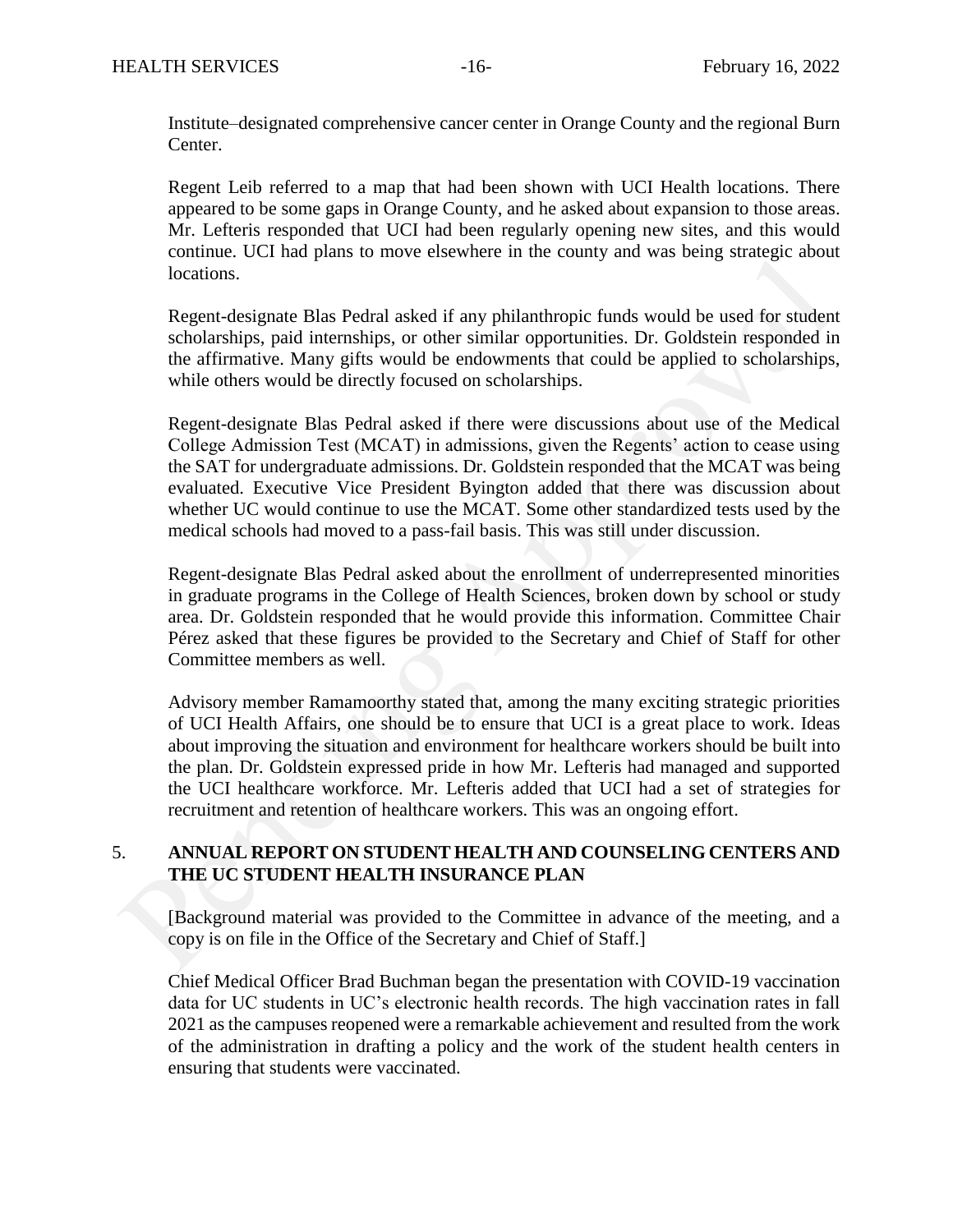Dr. Buchman then commented on the volume of COVID-19 cases treated by student health services centers from March 2020 to December 2021. The centers diagnosed a high number of cases and managed an exceedingly high number of quarantine and isolation cases; these latter were not simple to manage and often required work in the evening and on weekends. UC student health centers administered more than 56,000 vaccine doses. At six campuses, the student health centers were also responsible for employee testing, and at five campuses, the student health centers were responsible for campus employee vaccination records. Four of the UC campus student health center directors provided oversight of the campus COVID-19 laboratory.

A survey of student satisfaction with telehealth indicated high levels of satisfaction for student health services in terms of ease of use, overall experience, and likelihood of repeat use and recommending this service to other students. Counseling and psychological services via telehealth also reported high levels of satisfaction with regard to effectiveness and overall experience, and even higher levels with regard to individual therapist, cultural sensitivity, and likelihood of recommending this service to other students. All the student health and counseling centers were continuing to provide telehealth services, and this would continue into the foreseeable future.

Senate Bill (SB) 24 makes it an obligation to offer medication abortion at student health centers; the implementation deadline for UC was the end of this year. Implementation of this service was delayed due to COVID-19. UC Berkeley, UCSF, and UC Irvine have already started offering this service, and 16 medication abortion services have been provided to date. UC Santa Cruz and UC Santa Barbara were about to launch this service. UC has received \$2.2 million in grant funding for readiness expenses, and the campuses had so far requested reimbursement of about \$434,000. UC was working with the California Commission on the Status of Women and Girls and with Essential Access Health on this implementation.

The UC Student Health Insurance Plan (UC SHIP) lost some enrollment in fall 2020 but recovered in fall 2021. The anticipated initial pooled renewal for Plan Year 2022–23 was 1.9 percent. Each campus' specific renewal was subject to the pooled renewal being adjusted, based on that campus' performance relative to the pool and changes in plan design. UC SHIP reserve funds included about \$20 million in the UC Total Return Investment Pool, which had earned slightly over \$1 million in interest over the past several years. Reserve fund expenditures included a non-medical transportation pilot program to help students get to routine appointments and startup funding for the Virtual Care Collaborative. A campus medical care assistance fund had been distributed to the campuses based on UC SHIP enrollment. Campuses can use this fund when students need some assistance in meeting their co-pays or deductibles. The prior year, there was a plan year buy-down of the renewal of \$6.4 million. The pooled renewal was 3.6 percent, but UC was able to buy this down to about 1.6 percent. Students on the UC SHIP executive oversight board decided on this action.

The University had fared well due to high vaccination rates in the fall, the campuses' case management work, and non-pharmaceutical interventions. Burnout was a major issue for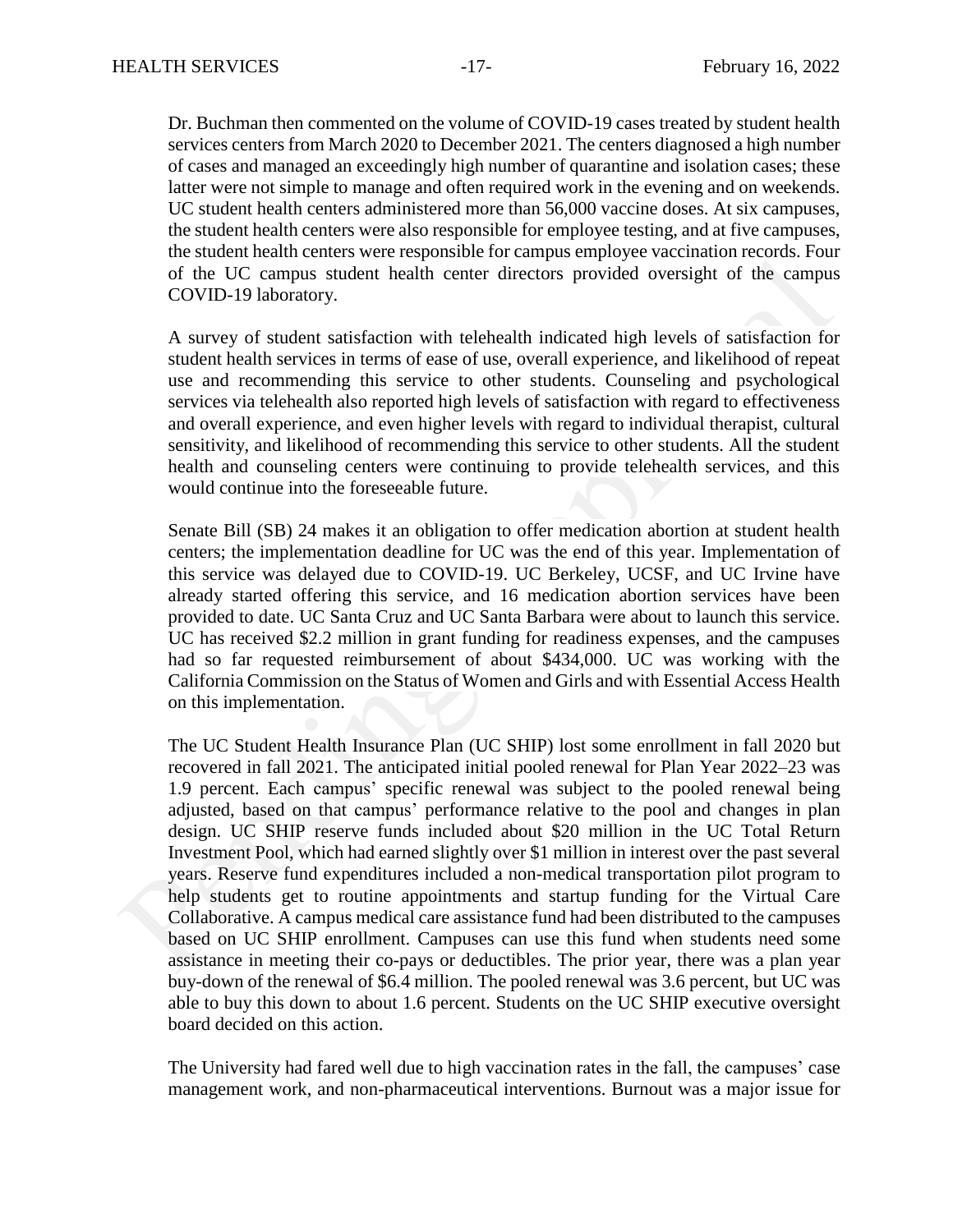employees in student health and counseling. Much work had been done at the student health and counseling centers to keep the campuses open, and employees were often working on nights and weekends without a relief shift. There had been a large COVID-19 surge when campuses opened shortly after New Year's Day. All the campuses deferred in-person instruction for a few weeks. Booster shot compliance was a critical priority. As of the prior week, at five or six campuses, the average compliance rate for booster shot-eligible students was 84 percent. Dr. Buchman expressed appreciation for the high level of cooperation received from the medical centers on those campuses with medical centers but stressed that, without the student health and counseling centers, it would be difficult for UC campuses to open, remain open, and to keep students safe.

Director of Student Mental Health and Well-Being Genie Kim reviewed spring 2021 data from UC's administration of the American College Health Association national health assessment. Students reported moderate to high well-being, moderate resilience, that their overall health was good, and that their sense of belonging was moderately high. When surveyed about psychological, academic, and career distress, students reported moderate to severe distress in all these areas. In particular, 55 percent of respondents reported academic distress affecting their mental health. These preliminary data suggested that the COVID-19 pandemic has had some impact on UC students' mental health and well-being, but students' resilience remained high, which was promising.

The spring 2021 survey also considered five major impediments to academic success: stress, anxiety, depression, sleep difficulties, and headache/migraines. The survey had an approximately ten percent response rate, or about 10,000 students across all campuses. Trans/gender-nonconforming students reported higher rates for these complaints. It was important to understand that many students in underrepresented or marginalized groups experienced mental health challenges differently than the general student population.

Ms. Kim briefly outlined systemwide strategies for equity in mental health and expanded campus services. The State Budget Act of 2021 provided UC with \$15 million in ongoing student mental health funding. This represented an opportunity for UC to enhance and develop behavioral health services, support, and programs across the continuum of care: prevention, early intervention, holistic treatment, and recovery support. The campuses were tasked with developing equity-focused spending plans and strategic plans to address equity gaps for the most marginalized students, such as liaisons and support for LGBTQ+, Black, Indigenous and People of Color (BIPOC), and students with disabilities. These efforts would align with recent national and state reports and analyses on mental health. UC was advancing student mental health in a holistic manner. Ms. Kim noted that there was no single, "one size fits all" approach to support student mental health. The University must ensure that it is providing choice and options for students to engage in self-care and management of mental health conditions and challenges.

UCLA Director of Counseling and Psychological Services Nicole Green recalled that one should expect an "echo pandemic" of mental health as a result of the COVID-19 pandemic. She described services provided by UC's counseling centers. In addition to the individual care model, the centers offer walk-in, triage, and urgent care. The centers have developed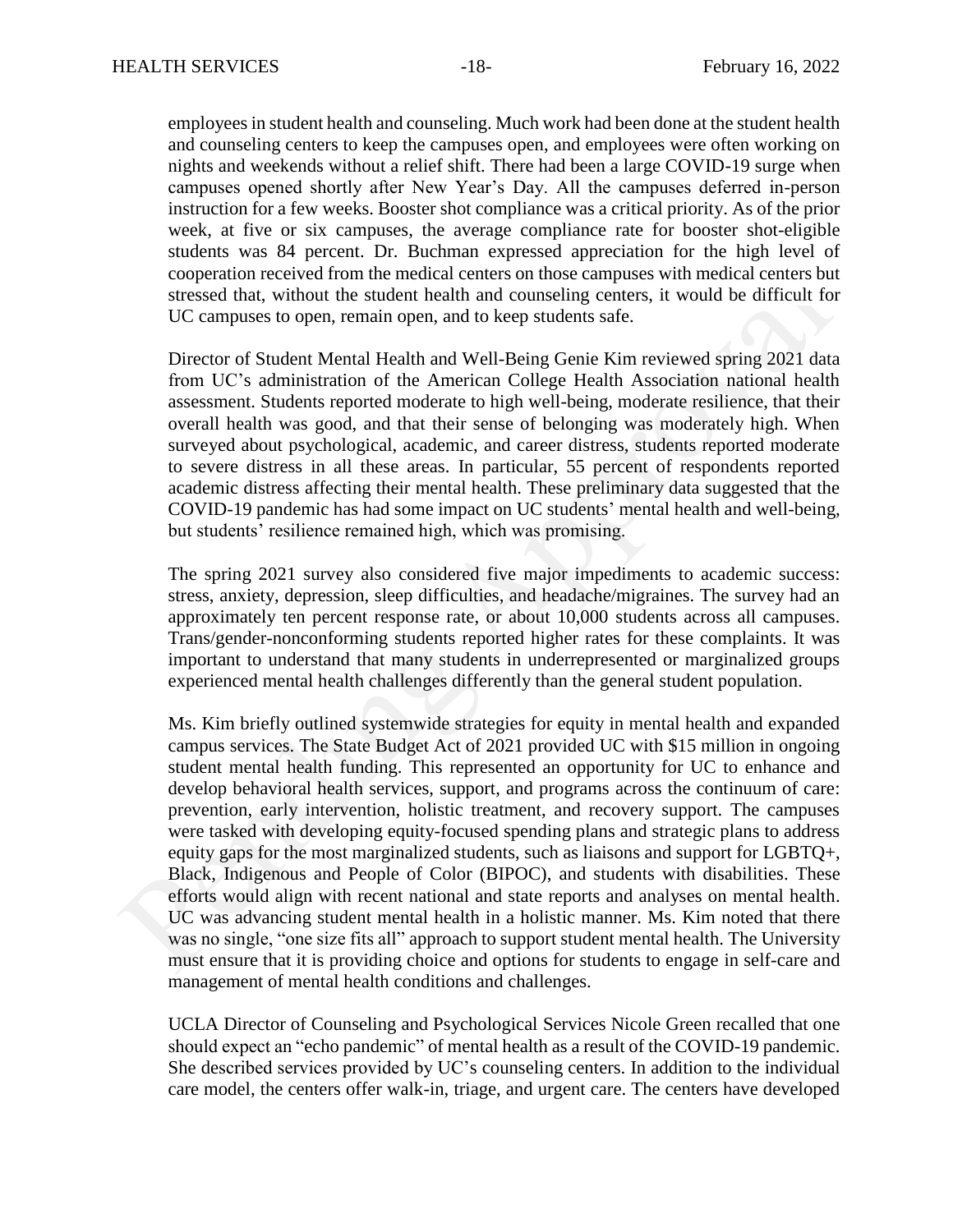strategies to see and assess the most urgent cases as quickly as possible. Most centers offer group therapy as well, and there are self-help platforms on all center websites. All the counseling centers provide education and outreach training, working with faculty, staff, and students on suicide prevention other issues. The centers strive to bring students in when there might be stigma or barriers to access. A 24-hour crisis telephone line is available to all students. The continuum of care model at the counseling centers spans prevention to short-term care; the centers also try to help students with recovery in other campus spaces, because the centers do not have the capacity for all students during the entire course of their illness. As mentioned earlier, the counseling centers have consistently high satisfaction ratings. They also have consistent treatment success in reducing symptomatology. All the centers use the Counseling Center Assessment of Psychological Symptoms, a national assessment tool for distress.

The University's counseling centers are much used by students. On average, the centers see about 12.6 percent of UC students, while centers at other U.S. colleges and universities see about eight percent of their student populations.

In considering the staffing for its counseling centers, the University has referred to a 1:1,000 ratio recommendation by the International Accreditation of Counseling Services (IACS). The standard of having one clinician for every 1,000 students was based on the idea that about ten percent of students would come to the counseling center. UC counseling centers exceed this estimate of demand. Even if the counseling centers were fully staffed, UC would still have a problem with demand, because the centers see more than ten percent of students. UC had hired 70 full time equivalent counseling staff systemwide as of 2018. Staffing levels had remained the same since that time due to funding issues and hiring challenges. There were challenges with available space, providing competitive salaries, the unionization process, and attracting diverse applicants. There were retention challenges due to COVID-19, which made it difficult to manage burnout and retain staff.

The University was still trying to achieve the 1:1,000 ratio, which was meant to increase access to services. However, there was also the challenge of acuity, with needs other than just short-term care. An alternative standard for counseling centers, the Capacity and Clinical Load Index (CLI), might provide a better understanding of how many clients a clinician can see and the extent of services that can be provided, given a more sensitive understanding of demand. In 2018–19, there were about 183 clients per one clinician at UC. Staffing at this level would allow for the CLI maximum efficiency or red category with assessing and referrals, but little treatment. In 2019–20, the number of clients per clinicians was slightly lower. Staffing at this level, within the CLI yellow category, would allow for a focus on triage, demand management, and short-term care. Even with the 1:1,000 ratio, the University would not achieve the CLI green category, allowing for fulllength assessments and weekly treatment, because demand was so high. To reach this green category, there would have to be only 73 students on each clinician's case load. The challenge for the counseling centers was how to operate in a way that provides as much care as possible to the most people but also provides sufficiently good clinical care and appropriate treatment.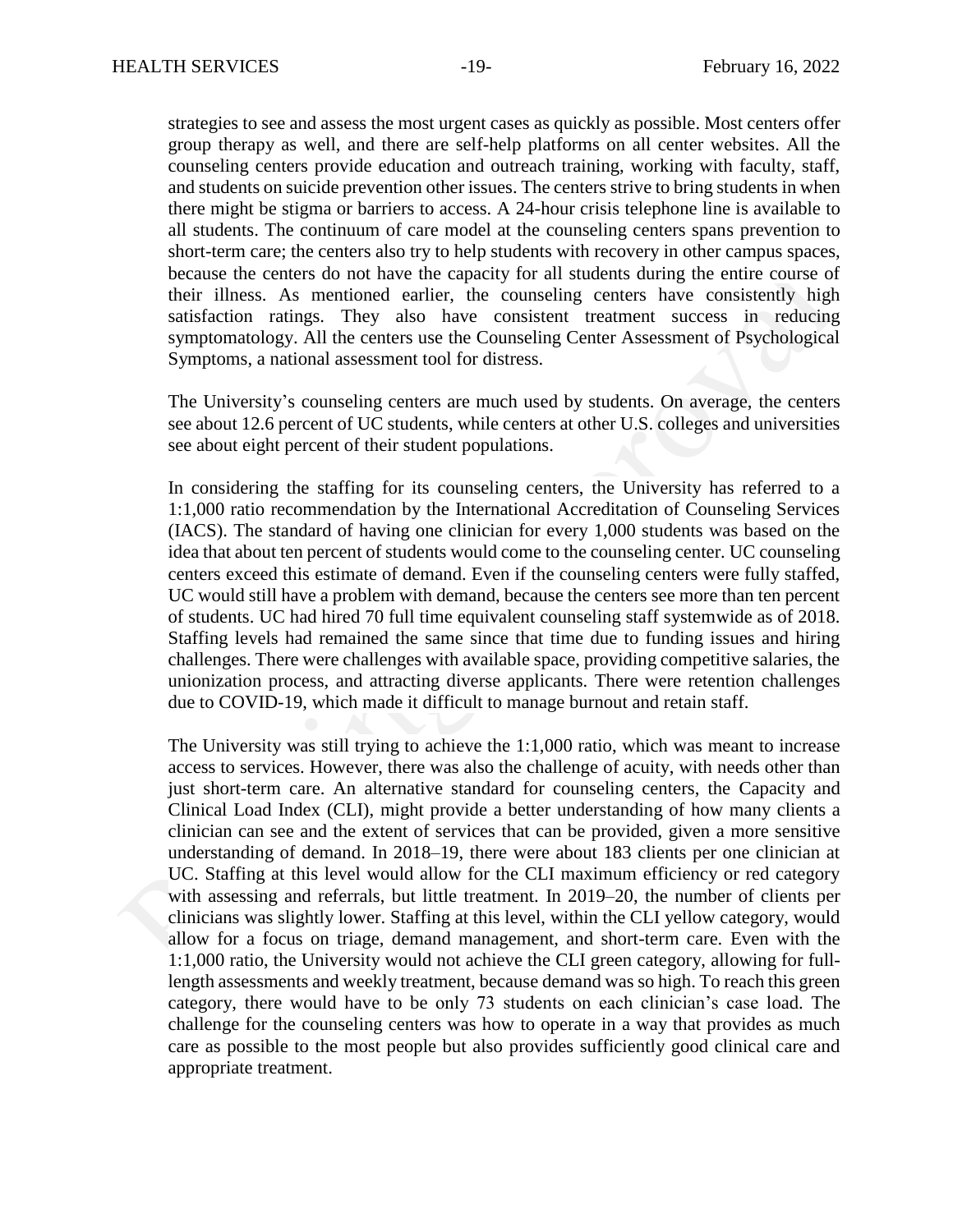The counseling centers have also been considering issues of equity. There were clear data about mental health disparities among certain communities. The centers have been working to serve underrepresented and minority students and international students, trying to increase and tailor services by increasing the diversity of counseling center staff, but also engaging in prevention, outreach, education, and drop-in services, all ways to get people more accustomed to addressing their mental health care and to allow for earlier treatment and prevention of worse outcomes.

There was great demand for counseling center services. Stigma was falling. Students were ready for a continuum of care model, and the availability of both telehealth and in-person visits was effective. The counseling centers were working with campus partners, including identity centers, to promote student well-being and were advocating for investment in a robust model and infrastructure. The centers were considering how to improve the electronic medical records system, find creative funding opportunities, and advocating for a systemwide recruitment strategy for diverse talent.

Committee Chair Pérez referred to information shown on a slide including the numbers of COVID-19-positive cases on each campus. When one accounted for the different size of the student population at UC San Diego and UC Riverside, these figures suggested a much higher infection rate at UCSD than at UCR. He asked what might account for this, such as the percentage of students living on campus or different testing protocols, and assumed that the infection rate at UCSD was not in fact very much higher than at UCR. Dr. Buchman responded that he agreed with this assumption. The transmission rate varied in different counties and varied over time. The information on the chart reflected a two-year period. From his own experience on the San Diego campus, he affirmed that UCSD had made aggressive efforts in public health messaging and testing. There were probably multiple factors that accounted for the difference between UCSD and UCR, but Dr. Buchman did not have the underlying data to explain the difference.

Committee Chair Pérez referred to SB 24 and the campuses' request for reimbursement of \$434,000 from a \$2.2 million fund. He asked if the \$2.2 million would be sufficient and if this expenditure would be logical if UC did not receive outside funding. There had been only 16 instances of distribution of medications. Dr. Buchman responded that this amount would not be enough for all the campuses. UC Health had done work to develop necessary infrastructure. Campuses were evaluating their needs; some had purchased equipment and supplies, and some had made investments in training. The COVID-19 pandemic had delayed a uniform implementation. He anticipated that UC would need more funds and was surprised that the reimbursement requests from the campuses for readiness expenses had not in fact been greater.

Committee Chair Pérez requested more detailed information on the \$434,000 expenditure and the cost of complete deployment. He raised the question of whether these expenditures would be commensurate with utilization in future years, and if there was a higher and better use of these funds to serve this population. The proposed use might be optimal, but he wished to ensure this.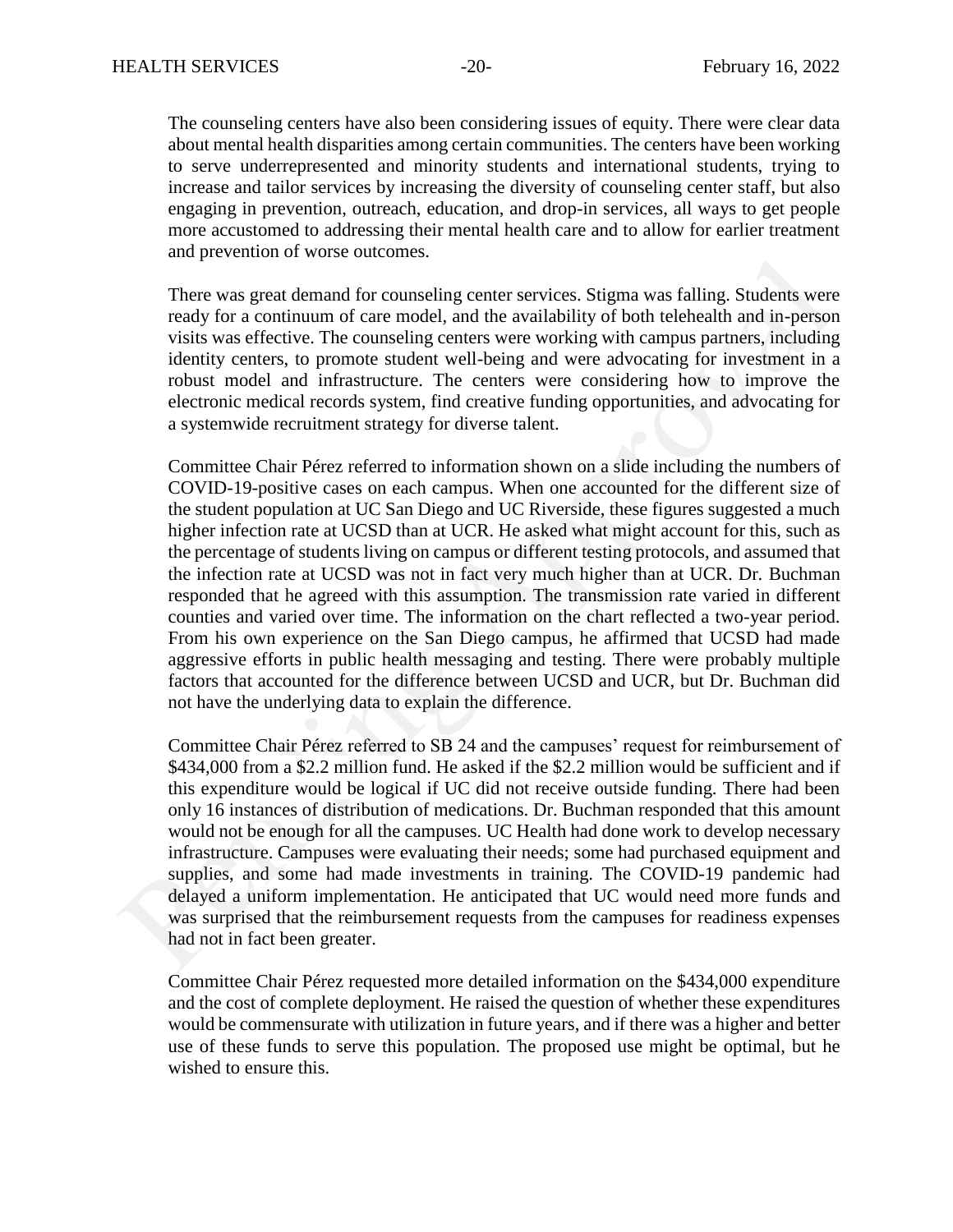In response to another question by Committee Chair Pérez, Dr. Buchman stated that about 45 percent of UC students were enrolled in UC SHIP.

Committee Chair Pérez referred to the anticipated initial pooled renewal for plan year 2022–23 of 1.9 percent, compared to 9.1 percent in plan year 2019–20, and asked what accounted for the 9.1 percent. Dr. Buchman responded that a number of factors were involved. At least one campus made a big shift, moving capitated or pre-funded services to UC SHIP and started billing UC SHIP. This had been invisible to UC SHIP previously. The other most likely contributor was the fact that even a small number of high-cost claims cases can drive alterations in renewals, primarily for the reason that, because the population is characterized as a young and healthy population, there was not much margin built into the renewals. Medical trend rates had been going down to ten percent for medical costs and 15 percent for pharmacy costs. UC Health was now reducing these to seven and nine percent, respectively.

Committee Chair Pérez stated his understanding that renewal meant change in the number of covered lives. Dr. Buchman explained that this referred to renewal in the premium for next year. Having low, single-digit renewals was excellent for an insurance plan considered in the context of commercial plans. UC SHIP has fared well. It has a young and healthy population, but because of this its margins were very narrow, and outlier cases can upset this easily. Committee Chair Pérez asked that this point be made clear in the final report. Dr. Buchman responded that this would be done.

Committee Chair Pérez referred to a chart shown in statistics for five major impediments to academic success and how these were reported by students in general and by trans/gender-nonconforming students. He drew attention to figures showing, as one example, higher rates of anxiety for trans/gender-nonconforming students; this was an indication of where UC needed to focus efforts.

Committee Chair Pérez requested clarification of the BIPOC designation and asked if he would belong in this category. When discussing students' sense of belonging and campus services, the terms one uses are important. Many people might not understand the term BIPOC and not know whether they were included. He expressed appreciation for the University's intention to be inclusive, but sometimes UC was inconsistent in its use of terms. Students must understand if they are included and UC must communicate in a way that invites students to avail themselves of services.

Committee Chair Pérez asked about UC's ability to capture certain funds and bill for mental health services and the ability to receive payment for services provided to students not enrolled in UC SHIP. Dr. Buchman responded that the student health centers were billing only UC SHIP but were examining the possibility to expand to outside payers. Students who do not have UC SHIP coverage are billed the same amount for services and have to seek reimbursement from their own insurance program. Four campuses were billing for counseling visits, one campus was billing for counseling and psychiatry, and one campus was billing just for psychiatry visits. UC had made progress in this regard. A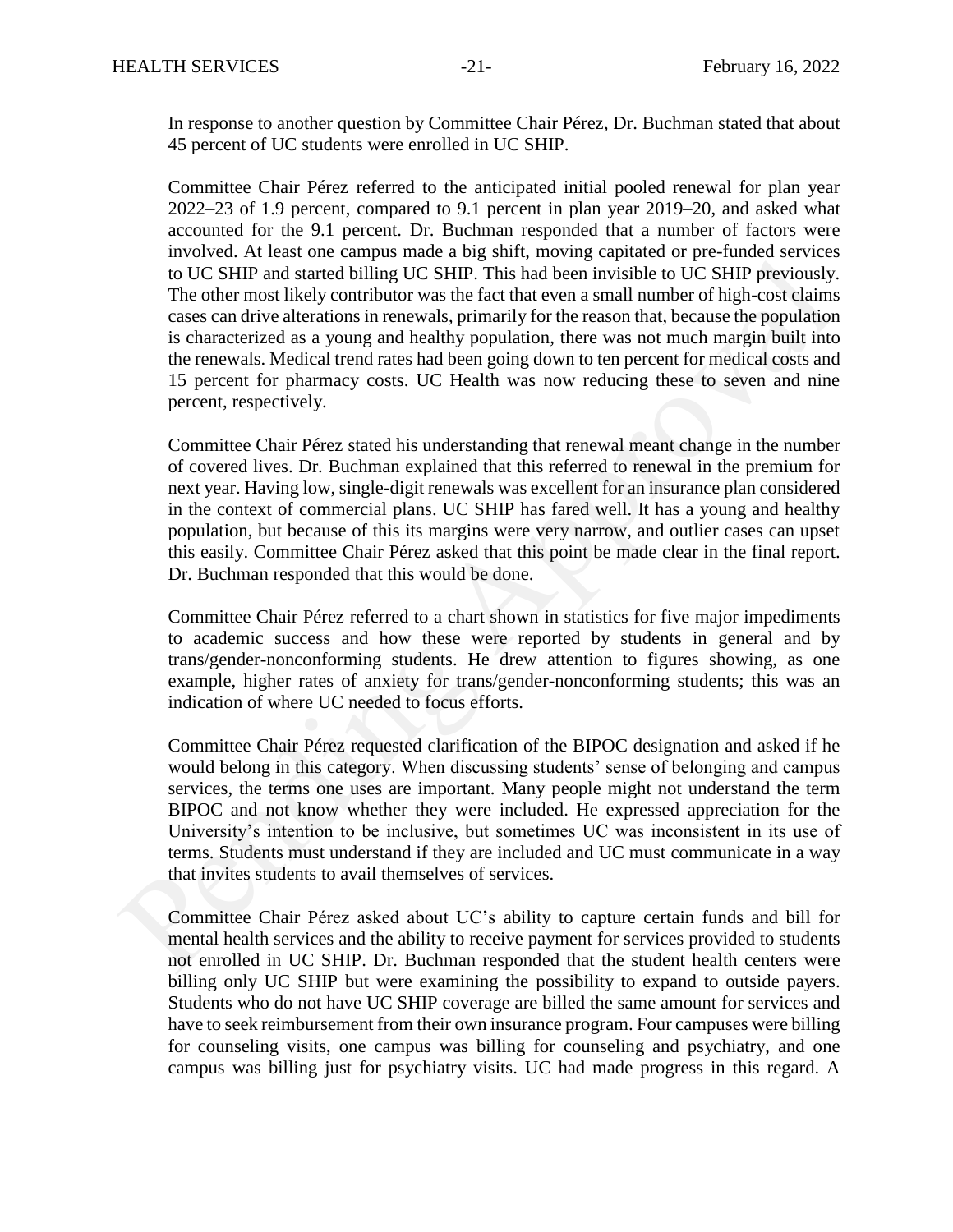current challenge was trying to find a way to developing further billing capacity at the student health and counseling centers and securing resources for this.

Committee Chair Pérez expressed concern that UC was absolving external insurance payers of their responsibility to pay for services UC was providing.

President Drake referred to the approximately 50 percent higher rate of UC students' use of counseling services compared to the national average. He pondered whether UC students were 50 percent more distressed than the national average or whether they were that much happier and better off now because of this greater utilization. If UC faced the same level of challenge as other institutions but provided 50 percent more service, one would expect better outcomes, and these might be measurable. There were different ratios of counselors to students on different campuses, and President Drake asked if student satisfaction levels or student wellness, as shown in surveys, correlated with the different services provided. There was a general consensus that more services are better than fewer, and he asked if there were outcomes that show this. President Drake expressed approbation for the variety of services offered at the counseling centers, including individual and group therapy. UC did not have enough counselors or psychiatrists to allow for individual visits for every student. President Drake asked about the outcomes of the different services provided and the different methods of addressing student needs, such as telemedicine versus in-person visits, individual and group therapy, or using an application program on a mobile device rather than an in-person visit. The University must understand which of these approaches is effective in order to improve outcomes. From his own experience on UC campuses, President Drake observed that, the more the campus invested in people and services, the more students made use of them. He wanted the University to think differently and consider different perspectives in order to improve the wellness of UC students.

Regent Leib referred to the American College Health Association assessment that had been administered at UC. He asked about the baseline for this assessment and if the same questions had been asked in prior years, which would allow for comparison. Ms. Kim responded that many of the survey questions in this assessment were changed in 2021. This was a new baseline which would serve as a basis for comparison in the coming years.

Regent Leib observed that students' perception of how long it takes to get a counseling appointment might sometimes be incorrect, and that wait times were in fact shorter than students believed. He asked how the campuses could overcome this perception. Ms. Green responded that this would depend on how the campuses advertise their services, training for faculty and staff, and communication through social media. This was the reason for spending time on prevention, education, and outreach. The reality was that some students would have to wait, but students with distress or suicidal feelings should come in. Ms. Green acknowledged that there were sometimes long waits for students, but she did not believe that other systems were moving faster; mental health services in the U.S. were in crisis at this time.

Regent Leib asked how many open full time equivalent positions there were now at UC student counseling centers. Ms. Green responded that UCLA was finally staffed up and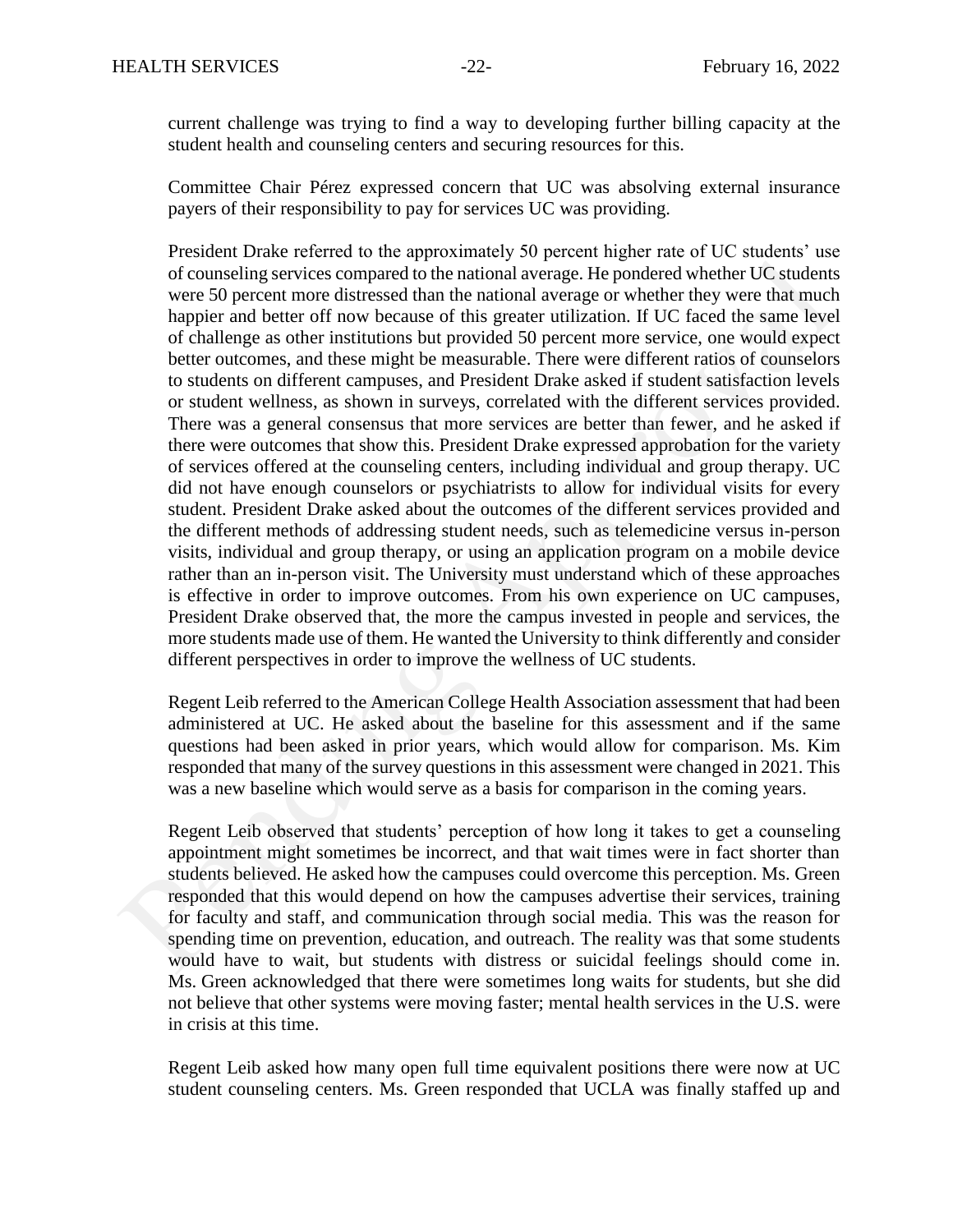had added positions for the first time in her eight years as Director. UCLA currently had seven open positions.

Regent Leib asked if UCLA was now adequately staffed or was still lacking seven positions it wished to fill. Ms. Green referred to the recommended ratio of 1:1,000 which took into account individual clinicians but did not include triage clinicians, prevention educators, and psychiatrists. She had hired a number of employees just for triage and coordination, but UCLA had only 38 therapists for 45,000 students. Dr. Buchman added that he could provide specific data for the UC system. He would survey the campuses and compile a list of open counseling positions.

Regent Leib observed that, in the past, the problem in this area was funding; the problem now was not funding but the workforce. This year, the State had substantial interest in and funding available for mental health programs. The University should prioritize this matter in the May Revision and the State budget process in order to obtain the funding it needs for the counseling services that are needed.

Student observer Steven Gong praised the work of the UC student health and counseling centers in responding to the demands of COVID-19 and the work of all UC employees which had enabled students to come back to campus. He noted that there were disparities among the campuses in the availability of COVID-19 tests. The pandemic had been challenging for students beyond physical health, and the background material for this discussion indicated that 81 percent of students reported moderate to severe psychological distress. There was still much work to be done to improve student mental health. Mr. Gong was glad that the University recognized the "echo pandemic" of mental health, which should not be understated or ignored. Data showed that student mental health had not improved upon students' return to campus. UC could be a national and global leader in student mental health services. He looked forward to working with the Committee to find ways to expand student health services and their quality, especially with respect to cultural competency and racial and gender equity. Data presented today had shown differences in outcomes for the general student population and transgender students. UC could always do more to achieve health equity.

Regent Reilly referred to the 50 percent higher use rate for counseling services at UC compared to other colleges and universities. She asked why the utilization rate was so high on UC campuses. Ms. Green responded that the University had invested much in mental health education on the campuses and provided robust training for faculty and staff. She did not believe that there was necessarily more distress at UC, but there was greater access to mental health services and more conversation about this. Students' knowledge of mental health issues was greater, and this increased demand.

Regent Reilly asked how the 24-hour crisis line functions, and what services a student might receive if he or she called at 2:00 a.m. Ms. Green responded that the University contracted with ProtoCall, a company that provides counselors via telephone to a number of different colleges and universities across the U.S. ProtoCall clinicians are on the line after UC clinicians have gone home and will walk students through a crisis, like UC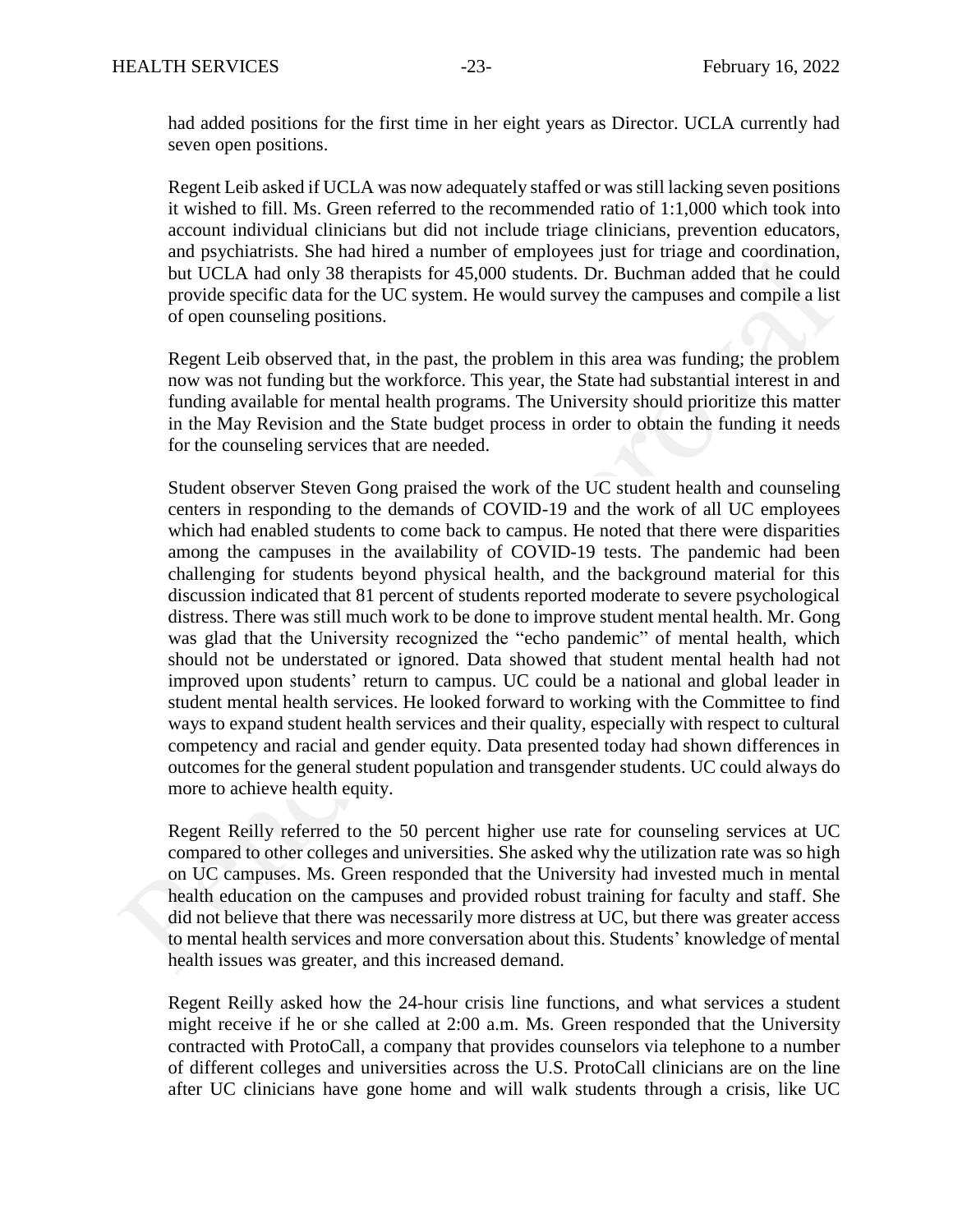clinicians. If additional support is needed, UC clinicians are on call, on rotation, and can be contacted. In a crisis, other intervention can be put into action, but, in general, crises are resolved the by the crisis clinician on the telephone at that time.

Regent Reilly noted that artificial intelligence can evaluate the severity of anxiety and depression in an individual. She asked if UC was using this technology, which might help identify those in crisis. Ms. Green responded that not all campuses had this technology available at this time.

Regent Reilly asked if any campuses were using this technology. Ms. Green responded that UCLA's Depression Grand Challenge would undertake a survey this spring that would assess distress, anxiety, and depression, provide feedback about severity, and inform students about what they can do. This was a campus-specific project. Some campuses were using online self-help tools such as Therapy Assistance Online. There was not a consistent approach across the UC system.

Regent Reilly commented that the advances being made in artificial intelligence were remarkable, and that it was important to be able to identify a person in crisis in real time, since this could be a matter of life or death. Chancellor Block noted that the UCLA Grand Challenge was working with Apple to be able to use iPhones and other devices in this effort. This was still in an experimental stage, but might be helpful in screening anxiety and depression.

Regent Park suggested that the UC SHIP reserve funding might support a pilot project to developing further billing capacity at the student health and counseling centers. She encouraged the University to keep increases in the UC SHIP premium as low as possible. Buying down at a lower rate in one year might lead to an increase in the subsequent year.

Regent Park remarked that there are a number of subgroups within the BIPOC category. With respect to utilization data, it would be good to know that all subgroups are doing well, since the utilization rates might not be the same for different subgroups.

The University appeared to be moving away from using the IACS recommended ratio as a benchmark and toward using the CLI. It would be desirable to have a good understanding of this move and to track how IACS compared to CLI over time. It was Regent Park's understanding that all the campuses were striving to meet the IACS ratio. It was important for the Committee to be able to track this, whether UC was using the IACS measure or a better criterion.

With respect to workforce, the Committee should have a better understanding of how enrollment in the various schools needed to increase, and what the University can do to better provide resources for these increases. In her view, this was a joint responsibility of the Academic and Student Affairs Committee and this Committee. It would be desirable to have a clearer picture of enrollment and in which schools enrollments were static or increasing at a slow rate. The Regents and UC needed to be mindful of this, especially in the mental health field.